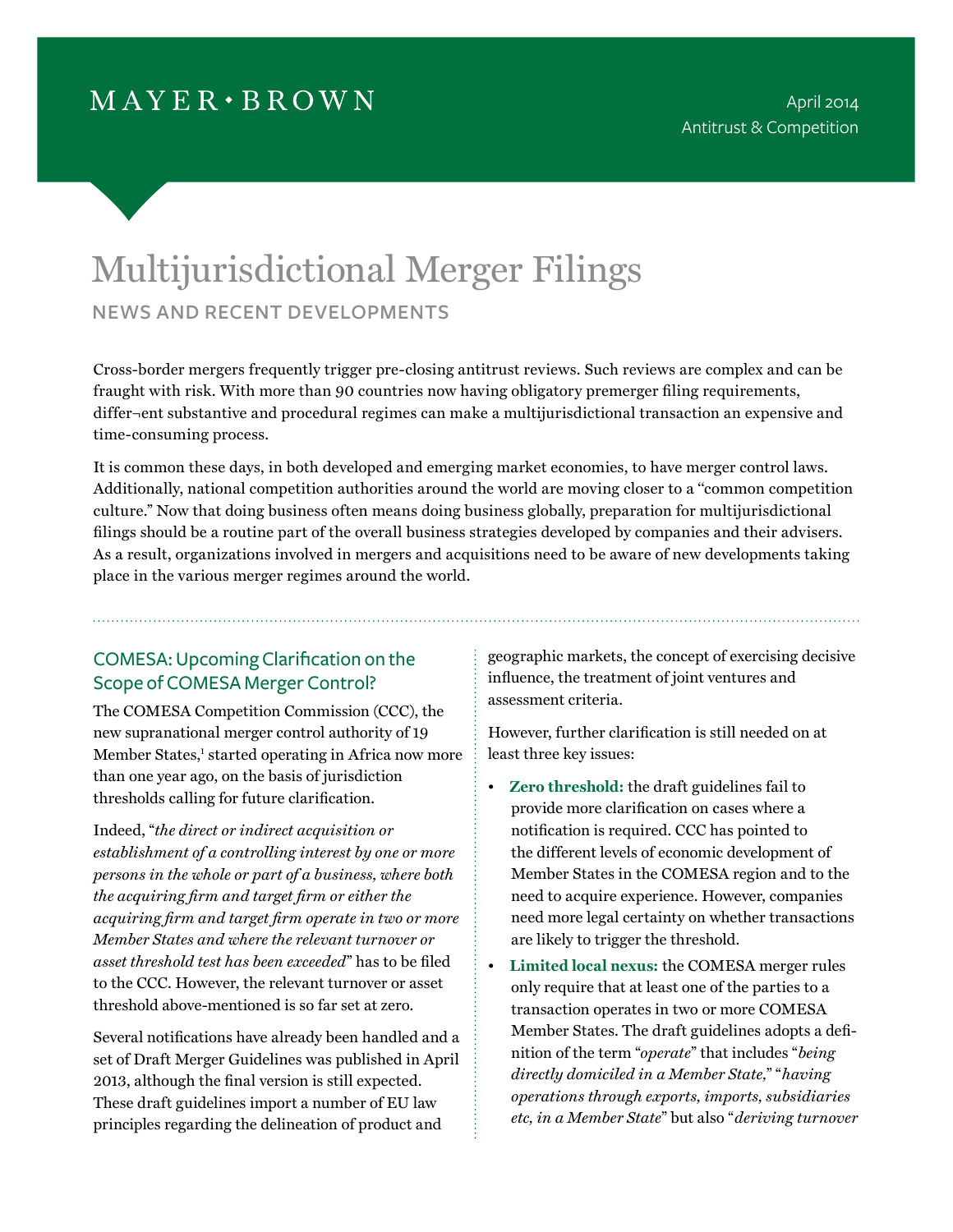*in a Member State.*" This definition is too broad to provide adequate clarification as to the local nexus required.

• Allocation of jurisdiction: at the end of August 2013, the COMESA Court of Justice issued a ruling in the case of Polytol v. Mauritius about the applicability of the COMESA Treaty within COMESA Member States. The COMESA Court of Justice rejected the view that transactions notifiable to the CCC must also be notified to the national authorities where requirements are triggered. However, some Member States, such as Kenya, Mauritius and Zambia have not yet transposed the COMESA Regulation into national law. As a result, it remains unclear if CCC has an exclusive jurisdiction or if transactions notifiable to CCC shall also be notified to national authorities.

Proposed amendments of the COMESA merger rules are currently being discussed and are expected to come into force after COMESA Council of Ministers' approval. An extraordinary session of the Council could take place in April or May 2014.

#### <http://www.comesa.int/>

<sup>1</sup> Burundi, Comoros, Democratic Republic of Congo, Djibouti, Egypt, Eritrea, Ethiopia, Kenya, Madagascar, Malawi, Mauritius, Namibia, Rwanda, Seychelles, Sudan, Swaziland, Uganda, Zambia and Zimbabwe.

### China: MOFCOM Publishes Simple Merger Review Rules

On 11 February, the Ministry of Commerce of the People's Republic of China (MOFCOM) published the final text of its Interim Provisions on the Standards that Apply to Simplified Cases of Concentrations of Undertakings (the Interim Provisions). Initially published for public comment in draft in April of last year, the Interim Provisions came into force on 12 February.

The Interim Provisions clarify the standards MOFCOM will use to distinguish simple cases from other cases meriting a more detailed review, and in

that respect the rules draw heavily on the European Commission's 2005 Notice on a simplified procedure.<sup>2</sup> That said, the Interim Provisions are a "work-inprogress" as they do not stipulate a simplified procedure as such – they clarify what a simple case is but they do not provide a framework for the notification and assessment of simple cases. It is understood that procedural regulations of this kind will be introduced by MOFCOM at a later stage.

The Interim Provisions identify six categories of simple case:

- Horizontal concentrations where the aggregate market share of the parties in all horizontal markets is less than 15 percent;
- Vertical concentrations where the aggregate market share of the parties in all vertically related markets is less than 25 percent;
- Concentrations without any horizontal or vertical relationship between the parties ("conglomerate cases") where the aggregate market share of the parties in each market is less than 25 percent;
- Concentrations which involve the establishment of a joint venture outside China, where the joint venture does not conduct economic activities in China. In this context one might compare the corresponding EU rule which provides that a joint venture that has no, or negligible, actual or foreseen activities within the territory of the European Economic Area is eligible for simplified treatment;
- Concentrations which involve an acquisition of the equity or assets of a foreign enterprise, where the foreign enterprise does not conduct economic activities in China; and
- Concentrations which entail a change of control in respect of an existing joint venture where, posttransaction, the joint venture will be controlled by one or more of the parties who jointly controlled the joint venture before the transaction.

As with the EU rules, MOFCOM retains a high level of discretion in treating cases falling within these categories as non-simple in certain circumstances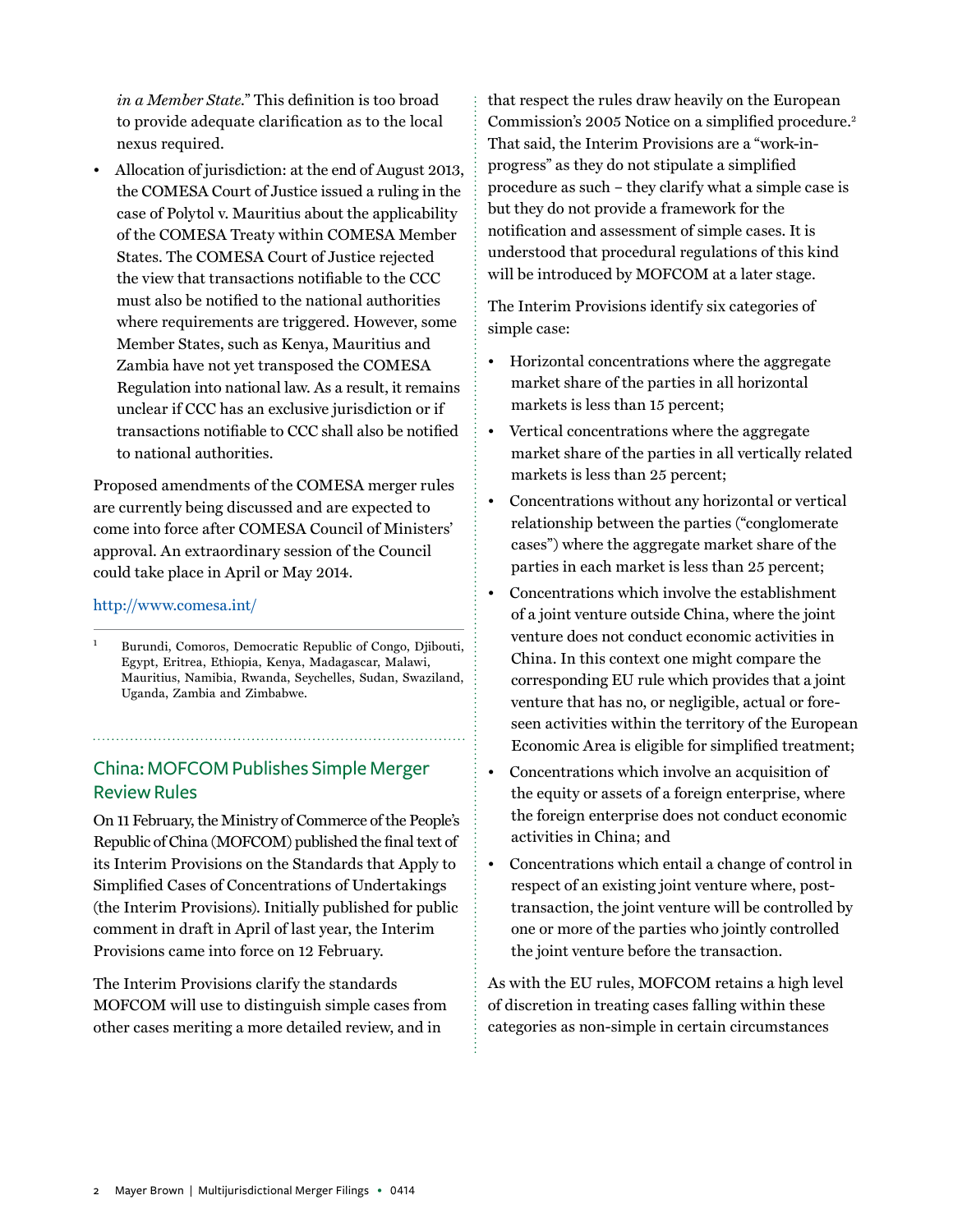under the new rules, which include a catch-all provision for cases which MOFCOM considers may have an anti-competitive effect.

#### [http://fldj.mofcom.gov.cn/article/](http://fldj.mofcom.gov.cn/article/ztxx/201402/20140200487001.shtml) [ztxx/201402/20140200487001.shtml](http://fldj.mofcom.gov.cn/article/ztxx/201402/20140200487001.shtml)

[http://www.mayerbrown.com/files/](http://www.mayerbrown.com/files/Publication/273f4b62-c980-4e58-8f0c-71b3e43f6f5c/Presentation/PublicationAttachment/8ae01b0c-1646-454a-bfe0-7ca352f7fd52/140224-PRC-AntitrustCompetition.pdf) [Publication/273f4b62-c980-4e58-8f0c-71b3e43f6f5c/](http://www.mayerbrown.com/files/Publication/273f4b62-c980-4e58-8f0c-71b3e43f6f5c/Presentation/PublicationAttachment/8ae01b0c-1646-454a-bfe0-7ca352f7fd52/140224-PRC-AntitrustCompetition.pdf) [Presentation/PublicationAttachment/8ae01b0c-1646-](http://www.mayerbrown.com/files/Publication/273f4b62-c980-4e58-8f0c-71b3e43f6f5c/Presentation/PublicationAttachment/8ae01b0c-1646-454a-bfe0-7ca352f7fd52/140224-PRC-AntitrustCompetition.pdf) [454a-bfe0-7ca352f7fd52/140224-PRC-](http://www.mayerbrown.com/files/Publication/273f4b62-c980-4e58-8f0c-71b3e43f6f5c/Presentation/PublicationAttachment/8ae01b0c-1646-454a-bfe0-7ca352f7fd52/140224-PRC-AntitrustCompetition.pdf)[AntitrustCompetition.pdf](http://www.mayerbrown.com/files/Publication/273f4b62-c980-4e58-8f0c-71b3e43f6f5c/Presentation/PublicationAttachment/8ae01b0c-1646-454a-bfe0-7ca352f7fd52/140224-PRC-AntitrustCompetition.pdf)

The Interim Provisions therefore do not reflect changes made to the European Commission's practice as reflected in the revised Commission Notice on a simplified procedure for treatment of certain concentrations under Council Regulation (EC) No 139/2004 published in December 2013.

## Germany: Amendments of the Competition Act

Many transactions have to be notified in Germany given the relatively low turnover thresholds that establish jurisdiction of the German authority – the Bundeskartellamt.

The recent amendments of the German Competition Act (*Gesetz gegen Wettbewerbsbeschränkungen* – *GWB*) came into force in June 2013 and implement certain substantive and procedural changes. In order to fully harmonize the substantive standard with the test applied by the European Commission, the Bundeskartellamt can now prohibit a transaction if it can be expected that it significantly impedes effective competition, in particular through the creation of strengthening of a dominant position. Like in the EU, the so-called SIEC test allows the Bundeskartellamt to assess scenarios where dominance may not necessarily exist but competition concerns arise.

The presumption of single-firm dominance has been maintained, but raised from 33 percent to 40 percent. Then, in order to avoid companies from slicing transactions, successive transactions (staggered deals) realized within two years between the same parties is treated as one transaction for turnover thresholds calculation.

In addition to structural remedies, the Act now explicitly allows behavioral remedies providing that such measures do not require continuous monitoring by the Bundeskartellamt. Procedurally, the Bundeskartellamt has gained flexibility as the second phase waiting period (four months as of notification) will be automatically extended by one month if remedies are submitted. Failure to comply with information requests can also lead to a suspension of the waiting period until the information is furnished. Despite the goal of greater harmonization with the EU regime, important differences remain, notably the requirement to notify minority shareholdings and non-full-function joint ventures.

#### EU: Merger Control Simplification?

In December 2013, the European Commission adopted a "simplification package" aiming at streamlining the review of certain transactions under the European Union merger regulation. The key changes are: (i) extending the scope of transactions to which the European Commission's simplified merger procedure applies; (ii) reducing the information requirements for notifications; and (iii) streamlining the pre-notification process.

The Commission raised the market share thresholds below which cases qualify for a simplified review; such review allows companies to use a shorter notification form for mergers that are unlikely to raise competition problems. The new market share thresholds are 20 percent for transactions involving horizontal relationships (instead of 15 percent before), and 30 percent for companies active in vertically related markets (instead of 25 percent before). In addition, transactions may qualify for the simplified procedure where the combined market shares are between 20 percent and 50 percent, but where the increase in market share is limited. It is expected, that the simplification package will allow the Commission to treat between 60-70 percent of merger cases under the simplified review procedure. A very lean "supersimplified" procedure has been introduced for joint ventures that are active entirely outside the European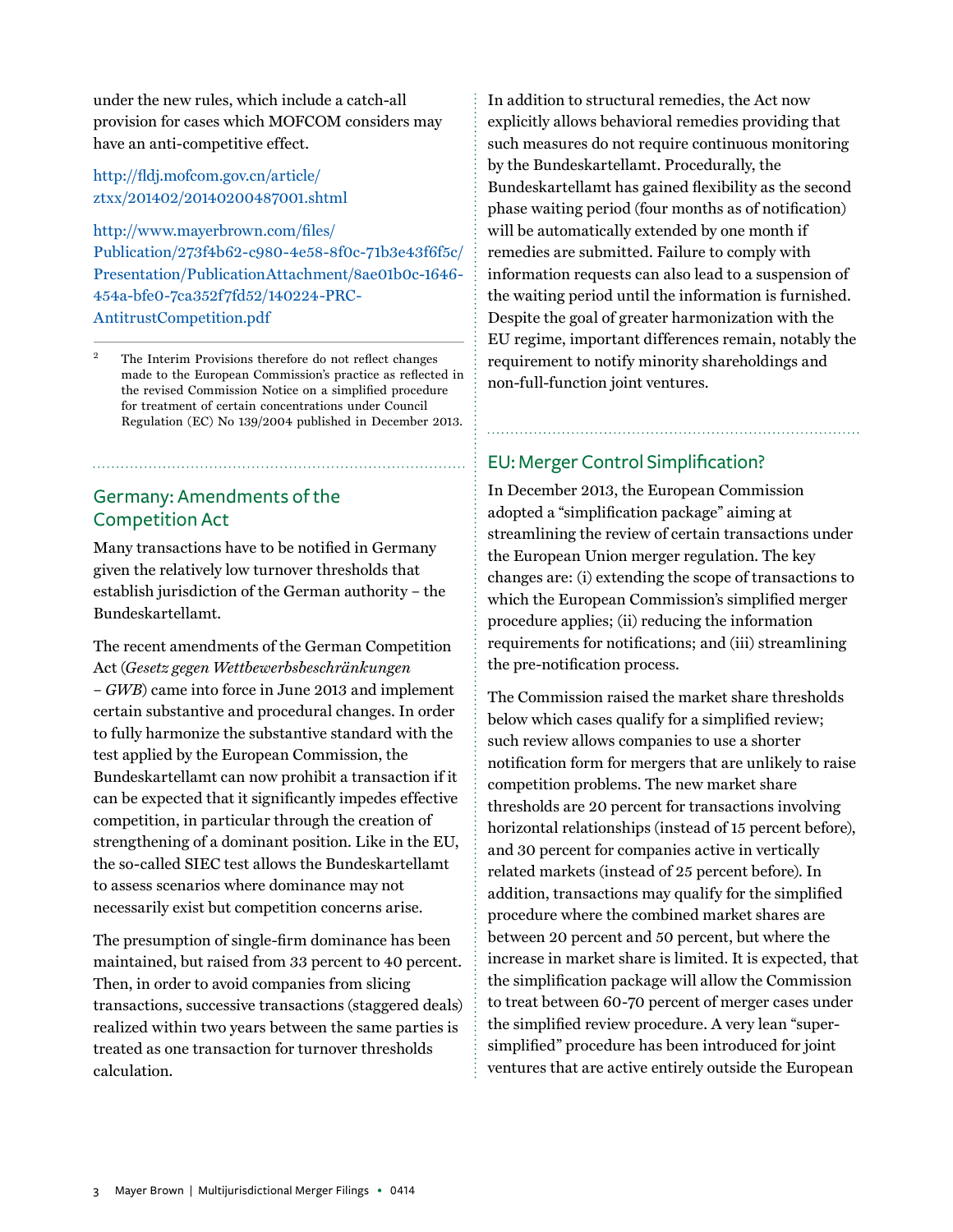Economic Area. For such cases, instead of submitting a notification form, the parties need only describe the transaction, their business activities and provide turnover of the parties to the Commission.

With the stated aim of eliminating and reducing the information requirements, the Commission has adopted revised forms. The revised Form CO and Short Form CO identify information in relation to which the Commission may grant a waiver from production of data such as those related to past acquisitions or capacity data.

However, there are instances where the Commission will be seeking more information disclosure from the parties than before. For example, the parties are now required to submit copies of the documents prepared by, for or received by any members of the "board of management," the board of directors or the supervisory board for the purpose of assessing or analyzing the transaction including documents where the transaction is discussed in relation to potential alternative acquisitions. Previously, the Form CO required parties only to submit copies of analyses, reports, etc., prepared by or for the members of the board of directors.

Even with respect to the Short Form CO, the parties need to provide copies of all presentations prepared by, for or received by any members of the board of management, or the board of directors, or the supervisory board analyzing the notified concentration, whereas this was not required previously.

Thus, the simplification package could actually increase the burden on the parties by requiring disclosure of additional information. Finally, responding to the growing concern of lengthy pre-notification phases, the Commission now accepts that transactions without horizontal overlaps or vertical links may be notified without engaging in the pre-notification process with the Commission's case team at all.

[http://eur-lex.europa.eu/legal-content/EN/](http://eur-lex.europa.eu/legal-content/EN/ALL/?uri=CELEX:32013R1269) [ALL/?uri=CELEX:32013R1269](http://eur-lex.europa.eu/legal-content/EN/ALL/?uri=CELEX:32013R1269)

## USA: Antitrust Confidentiality Waiver Updated by US FTC and DOJ

On 25 September 2013, the US Federal Trade Commission (FTC) and the Antitrust Division of the Department of Justice (DOJ) jointly released an updated model waiver of confidentiality for use in civil matters involving non-US competition authorities. Confidentiality waivers allow for the sharing of confidential company information among the competition agencies of different countries and jurisdictions.

There are several key updates to the model confidentiality waiver. First, the model waiver revises how the FTC and DOJ treat privileged information. The model waiver makes clear that the FTC and DOJ will not use the confidentiality waiver to seek information that is protected under US legal privilege rules. If the FTC and DOJ receive information from another competition authority that would be legally privileged in the United States, the agencies will treat such information as if it were inadvertently produced and will return, sequester or destroy that information in accordance with the Federal Rules of Evidence and Federal Rules of Civil Procedure.

Furthermore, for the treatment of confidential information disclosed to non-US authorities and received by the FTC and DOJ, the model waiver provides clarity by separating such information in two sections. The waiver provides that information disclosed by the FTC and DOJ will be treated as confidential by the non-US authority in accordance with the laws of the jurisdiction in which that authority operates. The waiver further provides that any information indirectly received by the FTC and DOJ will be treated as if it were obtained directly by the FTC and DOJ, including with respect to confidentiality, destruction of documents and exemption from Freedom of Information Act disclosures.

[http://www.mayerbrown.com/Antitrust-Confidentiality-](http://www.mayerbrown.com/Antitrust-Confidentiality-Waiver-Updated-by-US-Federal-Trade-Commission-and-Department-of-Justice-09-30-2013/)[Waiver-Updated-by-US-Federal-Trade-Commission](http://www.mayerbrown.com/Antitrust-Confidentiality-Waiver-Updated-by-US-Federal-Trade-Commission-and-Department-of-Justice-09-30-2013/)[and-Department-of-Justice-09-30-2013/](http://www.mayerbrown.com/Antitrust-Confidentiality-Waiver-Updated-by-US-Federal-Trade-Commission-and-Department-of-Justice-09-30-2013/)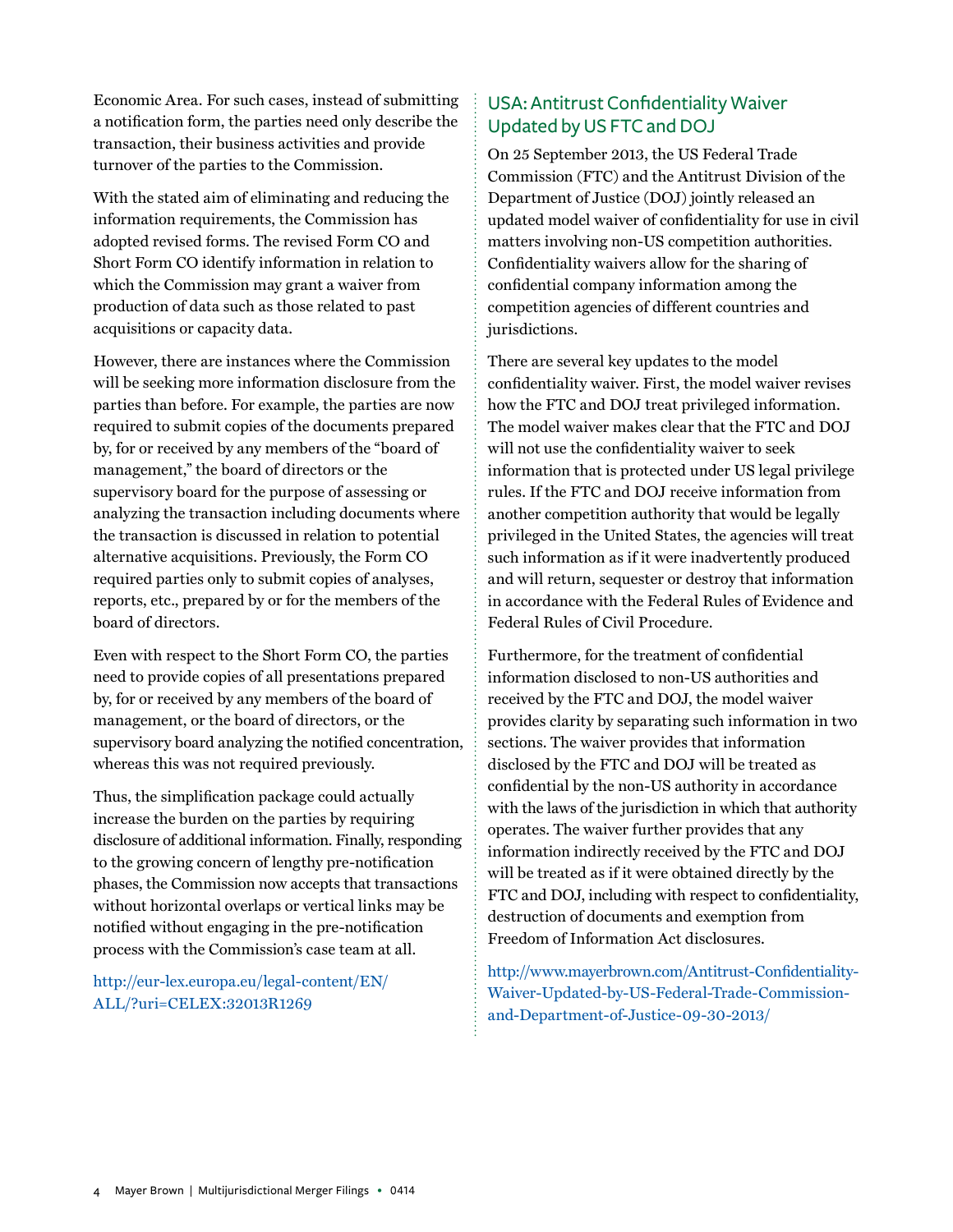## UK: A New Single Merger Regulator, Updated Processes and Stricter Enforcement

On 1 April 2014 a number of changes to the UK merger regime will come into effect.

**A single investigating body:** The new Competition & Markets Authority, or CMA, will investigate mergers at both phase 1 and phase 2 – using separate teams for each phase. It will take over the powers of the Office of Fair Trading and Competition Commission, both of which will cease to exist.

**Hold separate orders:** Filing remains voluntary, and a deal can still be completed without UK clearance. However, the hold separate powers that existed under the old regime will be strengthened, making it considerably more difficult for a seller to require a buyer to take the competition risk in the transaction. If the CMA investigates a deal, whether or not it has been notified or completed, it can immediately impose a hold-separate order on the buyer, requiring it:

- to suspend integration of the target,
- to unravel any integration steps (for example, exchanges of information) taken before the CMA intervened and
- to continue to comply with the order until the outcome of the CMA's investigation.

The CMA may also require an independent monitoring trustee and a hold separate manager from within the target business to be appointed to ensure the order is complied with – penalties of up to 5 percent of global group revenues can be imposed for failure to comply. Notably, the CMA does not need to confirm in advance that it has jurisdiction over the deal before it exercises these powers.

**Procedural updating:** The notification and investigation process has also been updated:

- Notification will be on a prescribed Merger Notice.
- Although merger fees remain at the same level for the time being  $(\pounds 40,000 \text{ to } \pounds 160,000)$ , they will now be payable on publication of the CMA's decision.
- The CMA will have a new statutory deadline for its phase 1 investigation – 40 working days.
- There will be an additional 50 working days at the end of phase 1 for the buyer to negotiate remedies for any concerns expressed by the CMA in its phase 1 decision.
- The deadline for a phase 2 decision remains at 6 months, but there will be a fixed period of a further 12 weeks (extendable by 6 weeks for special reasons) within which to negotiate remedies required by the CMA at the end of phase 2.

Power to compel provision of information: Finally, the CMA will have the power to compel the parties to the deal and third parties to provide information, in the form of documentation and witness interviews, to assist its investigation as soon as it intervenes in a deal and even before the 40-day phase 1 timetable starts. Failure to provide information can attract a lump-sum penalty of up to £30,000 or a daily penalty of up to £15,000.

There will be no change to:

- **EU merger regime priority:** The UK merger regime will apply only if the EU regime (with its higher financial thresholds) does not apply.
- **The nature of deals covered by the UK regime:** Acquisitions of minority shareholdings as low as 15 percent are still covered, alongside mergers, acquisitions of full control or blocking rights, asset acquisitions and some joint ventures.
- **Jurisdictional thresholds:** The revenue and share of supply thresholds above which the UK regime applies remain the same.
- **Test for assessing mergers:** The "substantial lessening of competition" test used to determine whether a deal should be blocked or cleared will also remain the same.
- **Limitation period:** As under the old regime, the CMA will lose jurisdiction over a deal four months after it has been completed, or, if later, publicly announced.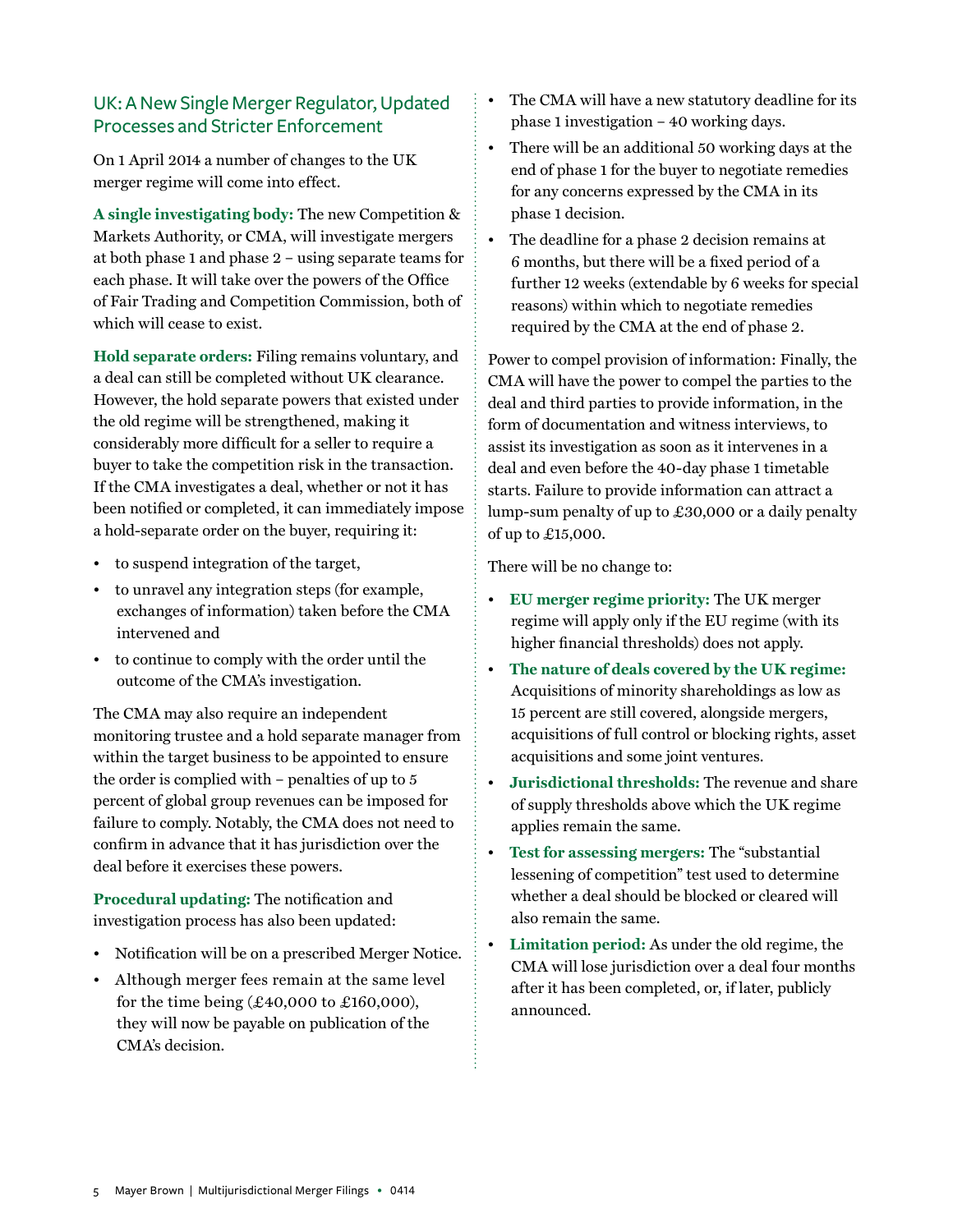## USA: FTC Announces Higher HSR Thresholds for 2014

In the US, the filing thresholds are adjusted annually according to the evolution of the gross national product.

On 17 January 2014, the Federal Trade Commission revised the transaction size thresholds that determine whether companies are required to notify a transaction under the Hart-Scott-Rodino Antitrust Improvements Act (HSR). The new thresholds are effective from 17 February 2014.

A transaction is now subject to HSR where:

- The acquiring party will hold another person's assets or voting securities valued in excess of \$75.9 million, approximately €55.3 million (previously \$70.9 million or  $\epsilon$ 55.2 million); and
- The transaction involves both one party with annual net sales or total assets in excess of \$15.2 million, approximately €11.1 million (previously \$14.2 million or  $E11.1$  million) and another party with annual net sales or total assets in excess of \$151.7 million, approximately €110.5 million (previously \$141.8 million or €110.4 million);

#### OR

• The acquiring party will hold assets or voting securities of another person valued in excess of \$303.4 million, approximately €221.1 million (previously \$283.6 million or  $\epsilon$ 220.7 million).

[http://www.mayerbrown.com/Federal-Trade-Commission-](http://www.mayerbrown.com/Federal-Trade-Commission-Announces-Higher-Hart-Scott-Rodino-Thresholds-for-2014-01-21-2014/)[Announces-Higher-Hart-Scott-Rodino-Thresholds](http://www.mayerbrown.com/Federal-Trade-Commission-Announces-Higher-Hart-Scott-Rodino-Thresholds-for-2014-01-21-2014/)[for-2014-01-21-2014/](http://www.mayerbrown.com/Federal-Trade-Commission-Announces-Higher-Hart-Scott-Rodino-Thresholds-for-2014-01-21-2014/)

## CADE: Three Public Hearings on Drafts of New Resolutions

On February 19, 2014, the Administrative Council for Economic Defense (CADE) has launched 3 public hearings on drafts of new resolutions: (i) Public Hearing No. 1/2014; (ii) Public Hearing No. 2/2014; and (iii) Public Hearing No. 3/2014. All three of them were open for suggestions until March 21, 2014.

Public Hearing No. 1/2014 refers to the draft of a new resolution that, if approved, will amend CADE's resolution No. 2/2012 with respect to: (i) definition of economic group applicable to investment funds; and (ii) notification of transactions related to acquisition of convertible debentures.

According to the proposed wording of the amendment, the definition of economic group will be broader and CADE is provided with the possibility to require, at its own discretion, the notification of the conversion of the debentures as well.

Public Hearing No. 2/2014 sets forth proposed amendments to CADE's resolution no. 1/2012 regarding transactions in the stock market and procedures applicable for challenging decisions rendered by the General-Superintendence approving transactions. The proposed amendments determine that transactions in the stock market are subject to the same rules currently in force with respect to public offerings. As such, transactions in the stock market that meet the criteria for mandatory notification may be closed prior to antitrust approval.

Public Hearing No. 3/2014 relates to the draft of a resolution that will set forth criteria applicable for assessment of obligation to notify associative agreements. As per article 90, item IV, of Law No. 12,529/2011 (Brazilian Antitrust Law), parties must submit to CADE's analysis their joint venture, consortium or associative agreements, provided that the minimum turnover thresholds are met.

Then, according with CADE's publication of 2013, the agency is continuing to consolidate and evolve antitrust law enforcement in Brazil.

Finally, due to the enforcement of the Brazilian antitrust law (Law No 12529/2011), CADE has already achieved a significant reduction in the average delay for merger filings analysis, down from 252 days in 2005 to 78 days (ordinary procedure) and 18 days (summary procedure) in 2013.

[http://www.mayerbrown.com/CADE-launches-three-public](http://www.mayerbrown.com/CADE-launches-three-public-hearings-on-drafts-of-new-resolutions-02-26-2014/)[hearings-on-drafts-of-new-resolutions-02-26-2014/](http://www.mayerbrown.com/CADE-launches-three-public-hearings-on-drafts-of-new-resolutions-02-26-2014/)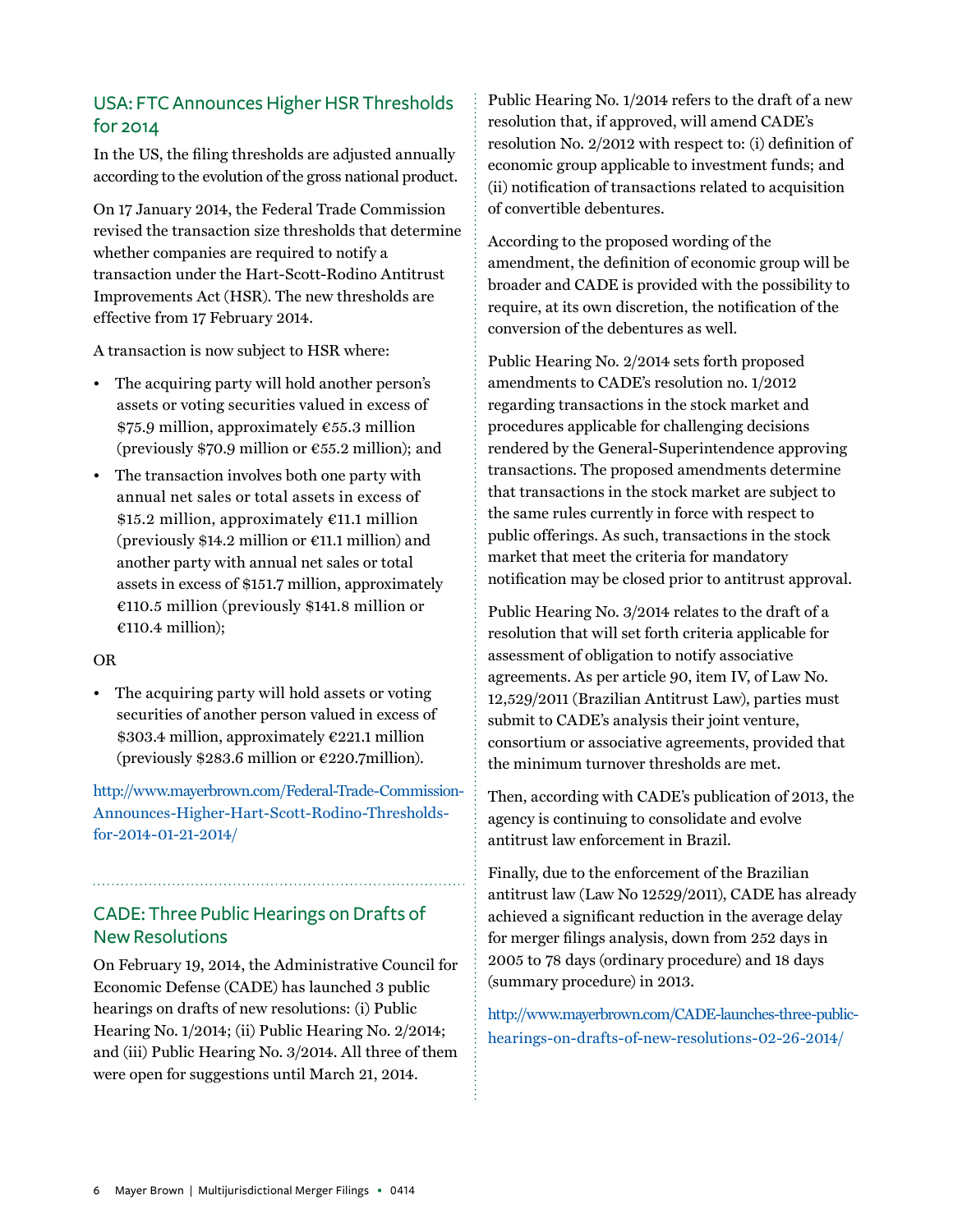## India: Changes to the Competition Commission of India Regulations

On 28 March 2014, a notification has been published in the official gazette making changes to the Competition Commission of India (Procedure in regard to the transaction of business relating to combinations) Regulations, 2011. With the publication in the official gazette these changes have come into force. Some of the important changes are:

- A requirement to file shall be determined with respect to the substance of the transaction and any transaction structure which has the effect of avoiding notice will be disregarded;
- The exemption from notification of a transaction taking place entirely outside India with insignificant local nexus and effect on markets in India has been deleted;
- The filing fees has been increased to Rupees 1,500,000 (approximately \$25,565 or €19,250) for a Form 1 filing and Rupees 50,00,000 (approximately \$85,210 or  $\epsilon$ 64,160) for a Form 2 filing.

The exemption from the obligation to notify if the *de minimis* thresholds are not satisfied will continue to apply. The applicability of the *de minimis* exemption is determined on the basis of turnover and asset thresholds in India. The *de minimis* exemption would be available if either of the following two tests is met for the last completed financial year:

- The value of the Target's Indian assets is less than or equal to INR 250 crore (approximately \$43.56 million or €32.8 million.); or
- The Target's Indian turnover is less than or equal to INR 750 crore (approximately \$127.8 million or €96.23 million).

#### In Brief

#### Australia: New Guidelines on Merger **CONTROL**

The Australian Competition and Consumer Commission (ACCC) published its revised Informal Merger Review Process Guidelines (the Guidelines) on 26 September 2013 after a consultation process on draft Guidelines in July 2013.

The changes in ACCC processes now covered in the Guidelines include:

- The new pre-assessment process that enables the ACCC to concentrate its efforts on mergers that raise more significant concerns under section 50 of the Competition and Consumer Act 2010;
- The process by which merger parties are provided with feedback on issues and concerns raised by the market during a public merger review; and,
- A clarified approach to releasing public competition assessments, which are the published summaries of the ACCC's reasons for its decisions in complex or contentious merger matters.

#### [http://www.accc.gov.au/system/files/Merger%20](http://www.accc.gov.au/system/files/Merger%20Review%20Process%20Guidelines%20-%2026%20September%202013_0.pdf) [Review%20Process%20Guidelines%20-%2026%20](http://www.accc.gov.au/system/files/Merger%20Review%20Process%20Guidelines%20-%2026%20September%202013_0.pdf) [September%202013\\_0.pdf](http://www.accc.gov.au/system/files/Merger%20Review%20Process%20Guidelines%20-%2026%20September%202013_0.pdf)

#### INDONESIA: Additional information required for merger notifications

In April 2013, the Commission for the Supervision of Business Competition (KPPU) introduced additional information requirements for merger filings (KPPU Decree No. 2/2013). Merger parties must now provide in their merger notifications to the KPPU:

- Pre and post-merger industry market structure information on the industry in which the parties conduct their business (including market share of the merging parties and their competitors); and
- Business plans for the upcoming three years and of their industry post-acquisition.

Previously, parties only needed to provide limited information to the KPPU, such as legal information, assets and turnover, and structure of the affiliated companies.

<http://eng.kppu.go.id/?p=2089>

#### INDIA: Simplified filing requirements

In April 2013, further amendments were introduced to the Competition Commission of India (Procedure in regard to the transaction of businesses relating to combinations) Regulations, 2011 (Combination Regulations) to simplify filing requirements and introduce greater certainty to the application of the merger control regime. The key changes to the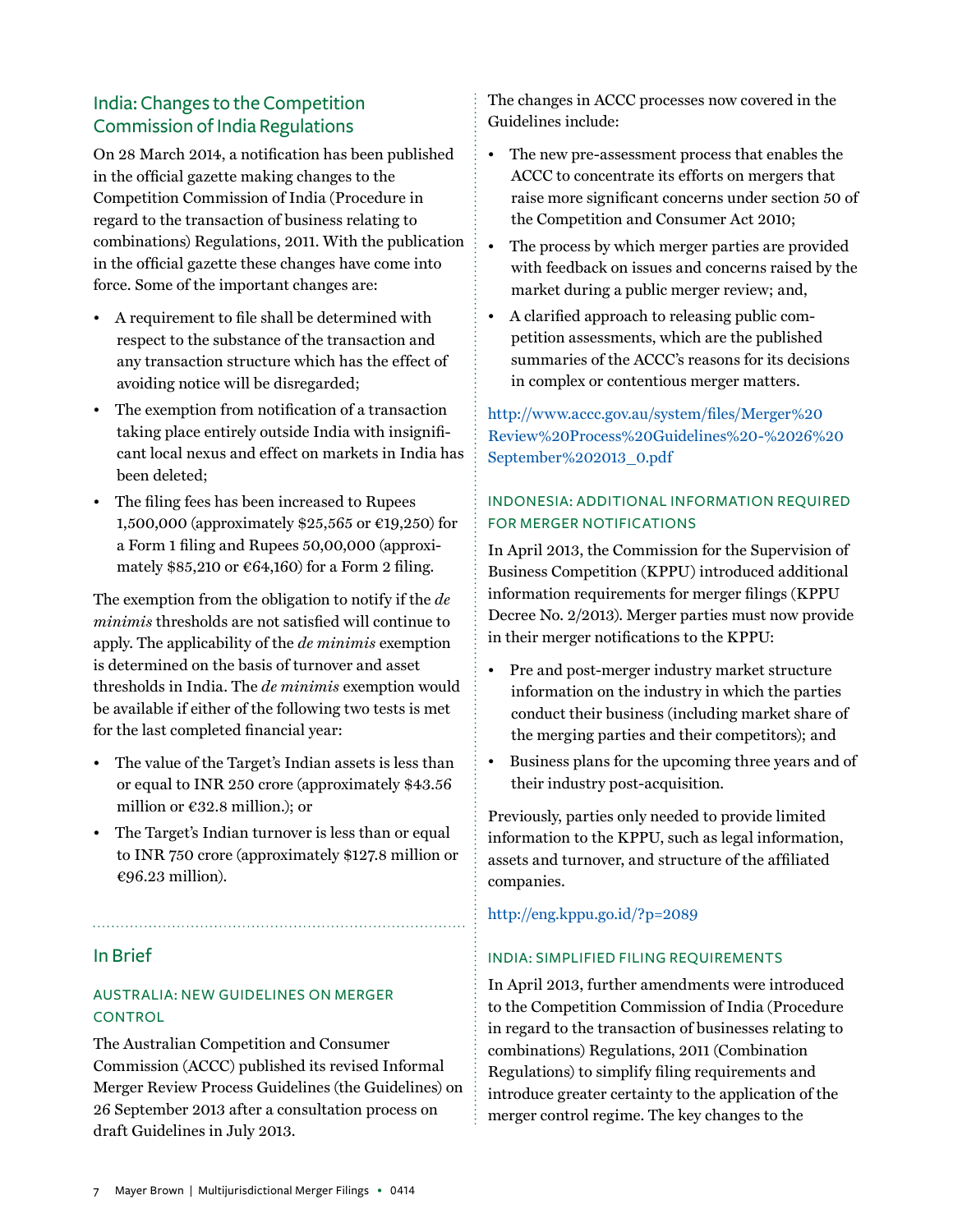Combination Regulations are summarized as follows:

- It is no longer necessary to notify a transaction if an acquirer who holds more than 25 percent but less than 50 percent of shares or voting rights of a company acquires less than 5 percent shares or voting rights of the same company.
- There is no need to give a notification for mergers involving two companies where one company holds more than 50 percent shares or voting rights of the other company, or where more than 50 percent shares or voting rights of both merging companies are held by one or more companies within the same group.
- Certain amendments have been made to Schedule I (which provides a list of combinations that are ordinarily unlikely to cause an appreciable adverse effect on competition in India) to clarify the types of intra-group acquisitions that need to be notified to the competition authority and combine the available exemptions for acquisitions of certain current assets into a single category.

<http://www.cci.gov.in/Newsletter/newsletterjuly2013.pdf>

#### NORWAY: Amendments of the Competition Act

Among the amendments adopted by the Norwegian Parliament on 14 June 2013, the main changes in the merger control legislation are the following:

- Turnover thresholds will be increased to NOK 1 billion (approximately \$170 million or €128 million) and NOK 100 million (approximately \$16.6 million or  $\epsilon$ 12.5 million) respectively.
- The current two-stage system, involving a rather simple notification followed by a comprehensive notification if the NCA finds that a further examination is required, will be replaced by just one notification.

[http://globalcompetitionreview.com/reviews/53/](http://globalcompetitionreview.com/reviews/53/sections/179/chapters/2107/norway/) [sections/179/chapters/2107/norway/](http://globalcompetitionreview.com/reviews/53/sections/179/chapters/2107/norway/)

#### THAILAND: Pre-merger notification thresholds approved

Although cross-sector merger control provisions have been in place in Thailand since the Trade Competition Act (1999) (TCA) came into effect, the filing regime

has not yet been implemented, pending procedural and substantive sub-legislation being prescribed by the Trade Competition Commission (TCC) for the assessment of mergers and acquisitions under the TCA.

As a step towards enforcement, on 6 June 2013, the TCC approved the following pre-merger notification criteria:

- Mergers between enterprises having a total market share in any market for any goods or services of 30 percent or above, and a total turnover of 2 billion baht (approximately \$65 million or  $\epsilon$ 49 million) or above in the preceding year; and
- Acquisitions of shares (with voting rights) amounting to 25 percent or above of the total shares of a public company, or 50 percent or above of the total shares of a limited company, where the acquisition will result in the business of a company or both companies having a total market share of 30 percent or above in any market for any goods or services, and a total turnover of 2 billion baht (approximately  $$65$  million or  $€49$  million) or above in the preceding year.

At this stage, the above criteria are not yet effective and may be subject to further change, pending their official publication in the Government Gazette.

<http://www.weerawongcp.com/data/know/49.pdf>

#### TURKEY: New Guidelines on mergers and acquisitions

On 16 July 2013, the Turkish Competition Board published its "*Guidelines on the Conditions Accepted as Mergers and Acquisitions and the Concept of Control.*"

The Guidelines discuss a variety of important topics including:

- The concept of merger and acquisition
- *De jure* and *de facto* control, joint and sole control, conditions of negative control
- Conditions of full functionality and related transactions.

The Guidelines are largely in line with the EU merger control rules.

[http://www.rekabet.gov.tr/File/?path=ROOT%2fDoc](http://www.rekabet.gov.tr/File/?path=ROOT%2fDocuments%2fGuide%2fkilavuz14.pdf) [uments%2fGuide%2fkilavuz14.pdf.](http://www.rekabet.gov.tr/File/?path=ROOT%2fDocuments%2fGuide%2fkilavuz14.pdf) ◆